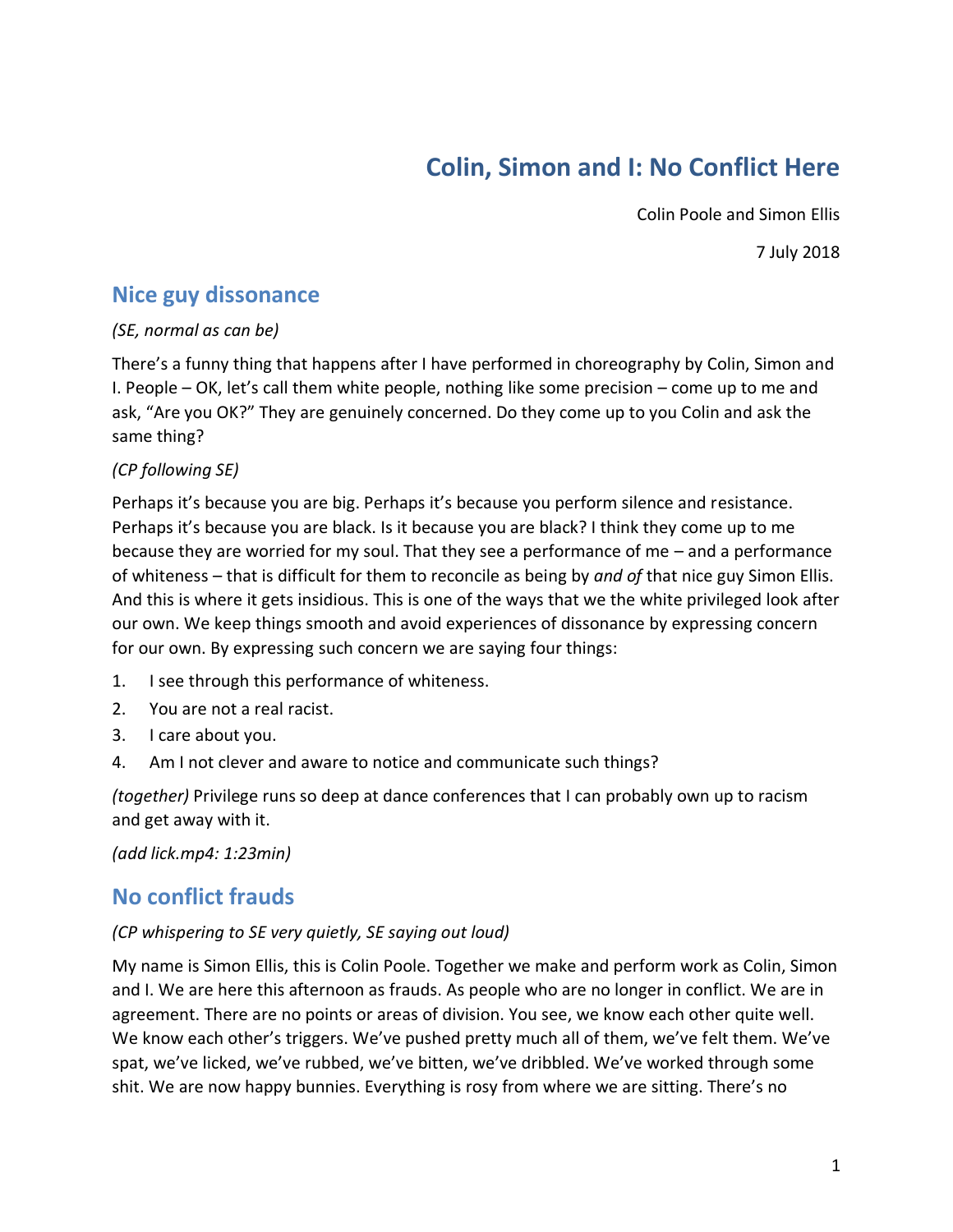tension in the air. We greet each other warmly. We smile. We make space. We joke. We are open. We listen. We are polite. We say, "after you", "oh no no, after you". We don't tut in public, or kiss our teeth.

*(CP kisses his teeth loudly)*

# **The fortunate one**

#### *(SE sitting on CP on desk, academic mode, SE playing/toying with CP)*

The sociologist Max Weber wrote that the "fortunate is seldom satisfied with the fact of being fortunate". This fortunate wants to know that "he has a right to his good fortune"; that he "deserves it". And that the less fortunate also deserve what they get. He wants his "good fortune to be 'legitimate' fortune" (2009, 271).

I am that fortunate one. You can hear it in my accent. Those soft kiwi tones, the muted vowels. The expression of confidence and warmth. I've loved and felt loved. The hint of a smile. An air of certainty. Autonomy. To be clear that I've paid my debts and earned my fortune. That I don't need to help others who ought to be able to help themselves. Better still, that the thought to help others – to provide some support, to help others take a weight off – doesn't even cross my mind. I've earned this fucking seat and pulled myself up, so why can't you? I'm not lucky, I earned it. Privilege runs so deep at dance conferences that I can probably own up to racism and get away with it.

*(add carrying.mp4: 0.44min)*

# **Privileges**

#### *(CP on SE's lap, sitting down, animating CP; CP just mouthing the words as SE says them)*

You don't have to look good. You don't have to appear smart. You don't have to seem confident; to reveal your self-esteem issues. It's OK to stutter over your answers, to blink at the questions. To talk a little less knowingly. Not everything needs to seem figured out; there are plenty of loose ends. You don't have to be able to trust each other. You don't have to reduce the gap between the known and the unknown; to seek the truth; to mitigate risk. You don't have to know what is going to happen. You don't have to ensure – and be assured of – your good fortune.

#### *(SE stands and helps CP up; SE speaking, CP silent, cheek to cheek, SE hugging CP)*

Privileges are over-rated, and I spend too much time apologising and calling out my privileges in order to appear as if I'm one of the good ones. These are confessions of privilege as a "redemptive outlet" (Levine-Rasky, in Applebaum 2016). I don't know how or even if this is different from simply being racist. Privilege runs so deep at dance conferences that I can probably own up to my racism and get away with it.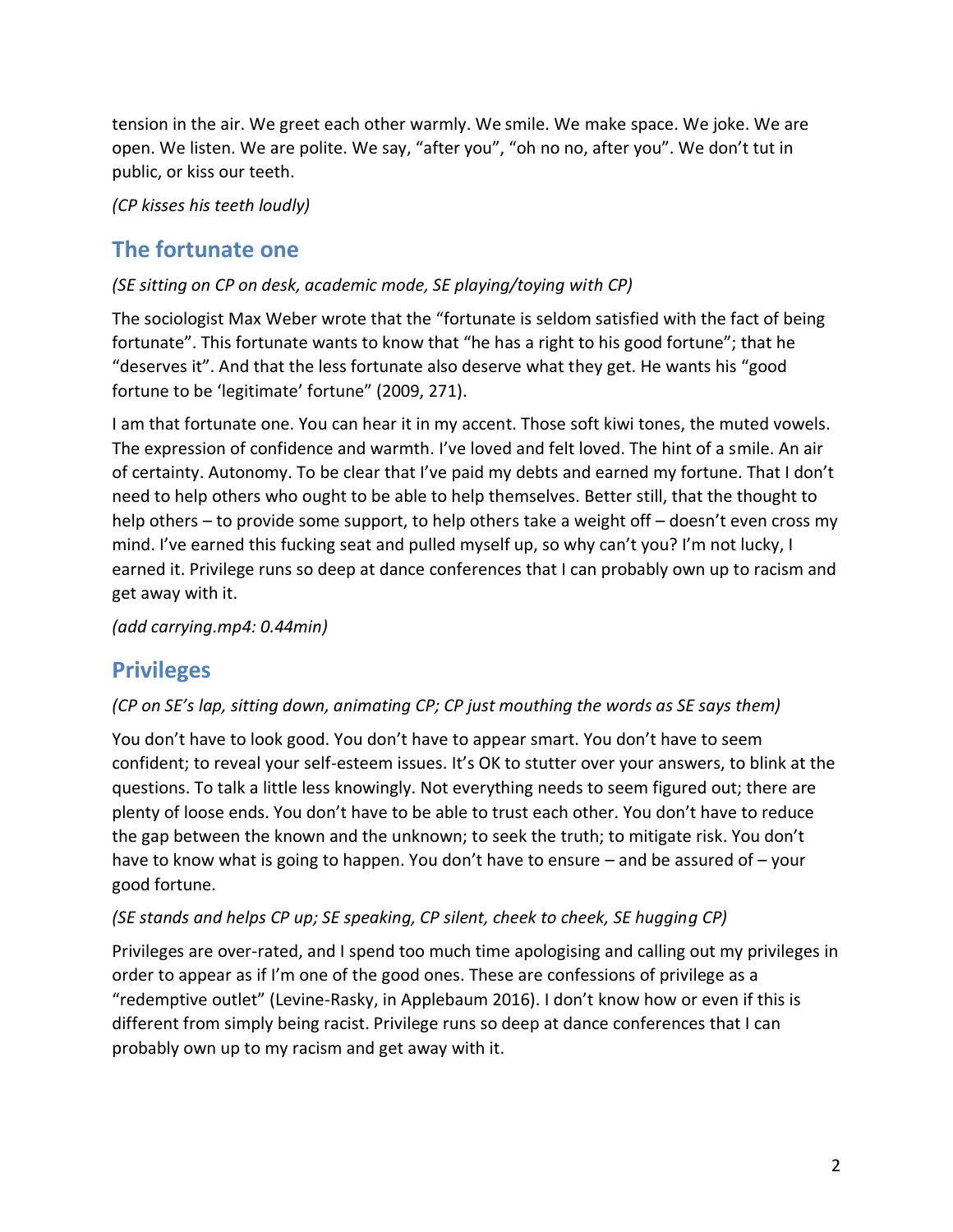# **Desire**

#### *(sit back down; CP saying, SE repeating)*

What am I really prepared to give up? My seat at the table? My voice? My place? My role? My values? My value? The belief that I can swoop in and save the world at the last moment? White people – like me – desire whiteness. And the guilt, what Audre Lorde calls the "tiresome white guilt that serves neither us nor them" (2017, 56), indicates that we are not yet able to acknowledge that we wouldn't want it any other way. What are the desires I am prepared to limit? What kinds of limits are placed on whiteness? I can begin to imagine the threats to my status; my status as a polite, caring, well-educated, thoughtful, sensitive, willing-to-listen whitey. What kind of human being am I to see abuse in the absence of any threat? There *is* no limit to whiteness. There is no limit to *my* whiteness. The default. Excessive purity. The blank canvas. The *whitosphere*. The colour that makes other colours possible.

*(togther):* I don't know how or even if this is different from simply being racist. Privilege runs so deep at dance conferences that I can probably own up to my racism and get away with it.

# **A joke**

*(CP says, "it says a joke here, have you got a joke? I'm all ears")*

*(add joke.mp4: 1:20min)*

*(CP interrupts the joke):* Come on mate. Have we gone to all this trouble to give the audience an easy time?

*(pause the video // it goes to next (blank) slide)*

*(SE tells joke)*

*(add interrogation slide*)

### **Interrogation of the Good – Bertolt Brecht**

Step foward: we hear that you are a good man. You cannot be bought, but the lightning which strikes the house, also cannot be bought. You hold to what you said. But what did you say? You are honest, you say your opinion. Which opinion? You are brave. Against whom? You are wise. For whom? You do not consider personal advantages. Whose advantages do you consider then? You are a good friend. Are you also a good friend of the good people?

Hear us then: we know you are our enemy. This is why we shall now put you in front of a wall. But in consideration of your merits and good qualities, we shall put you in front of a good wall and shoot you with a good bullet from a good gun, and bury you with a good shovel in the good earth.

– Bertolt Brecht (1995)